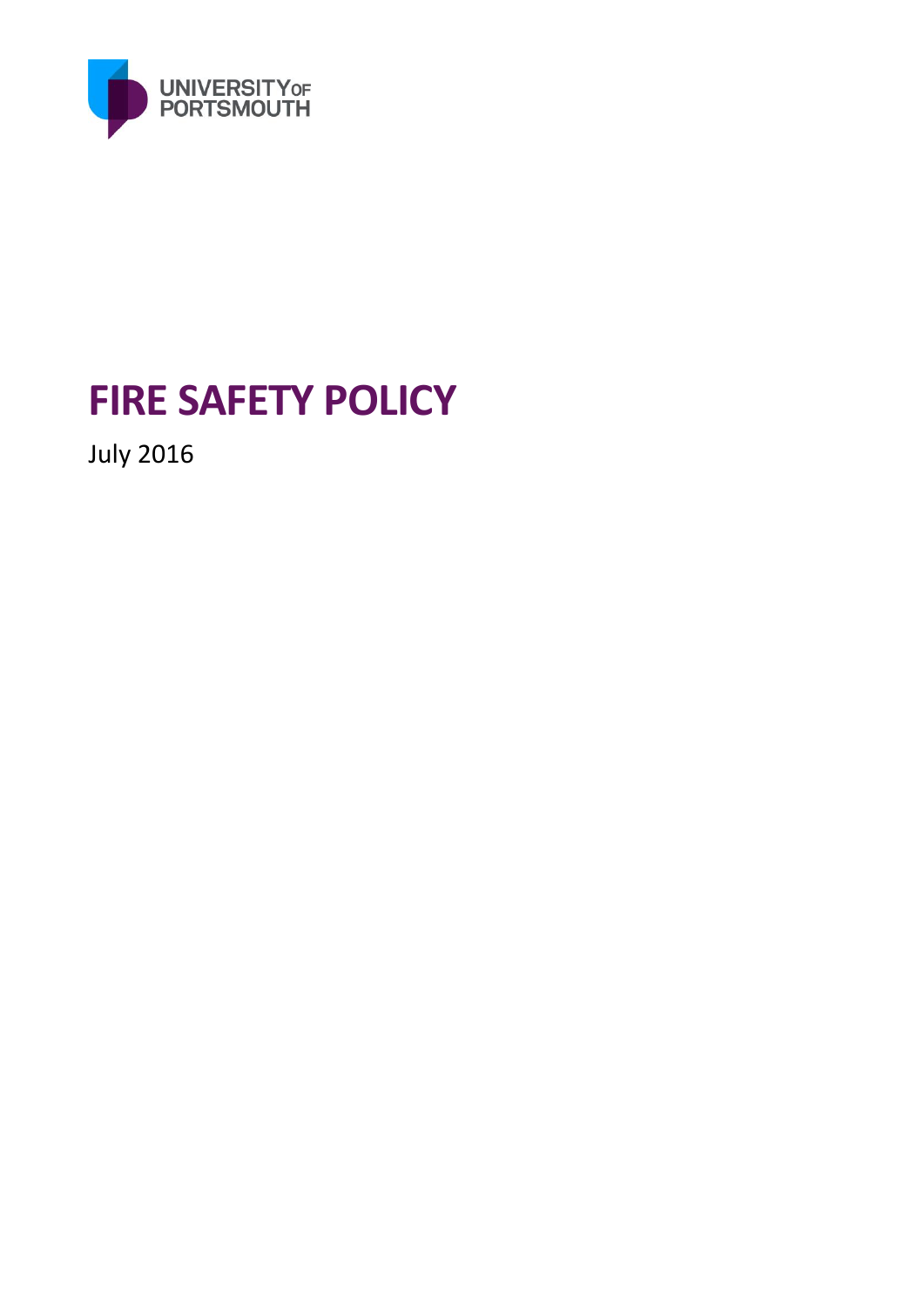

# **Contents**

| University of Portsmouth   Fire Safety Policy | July 2016   2 of 18 |
|-----------------------------------------------|---------------------|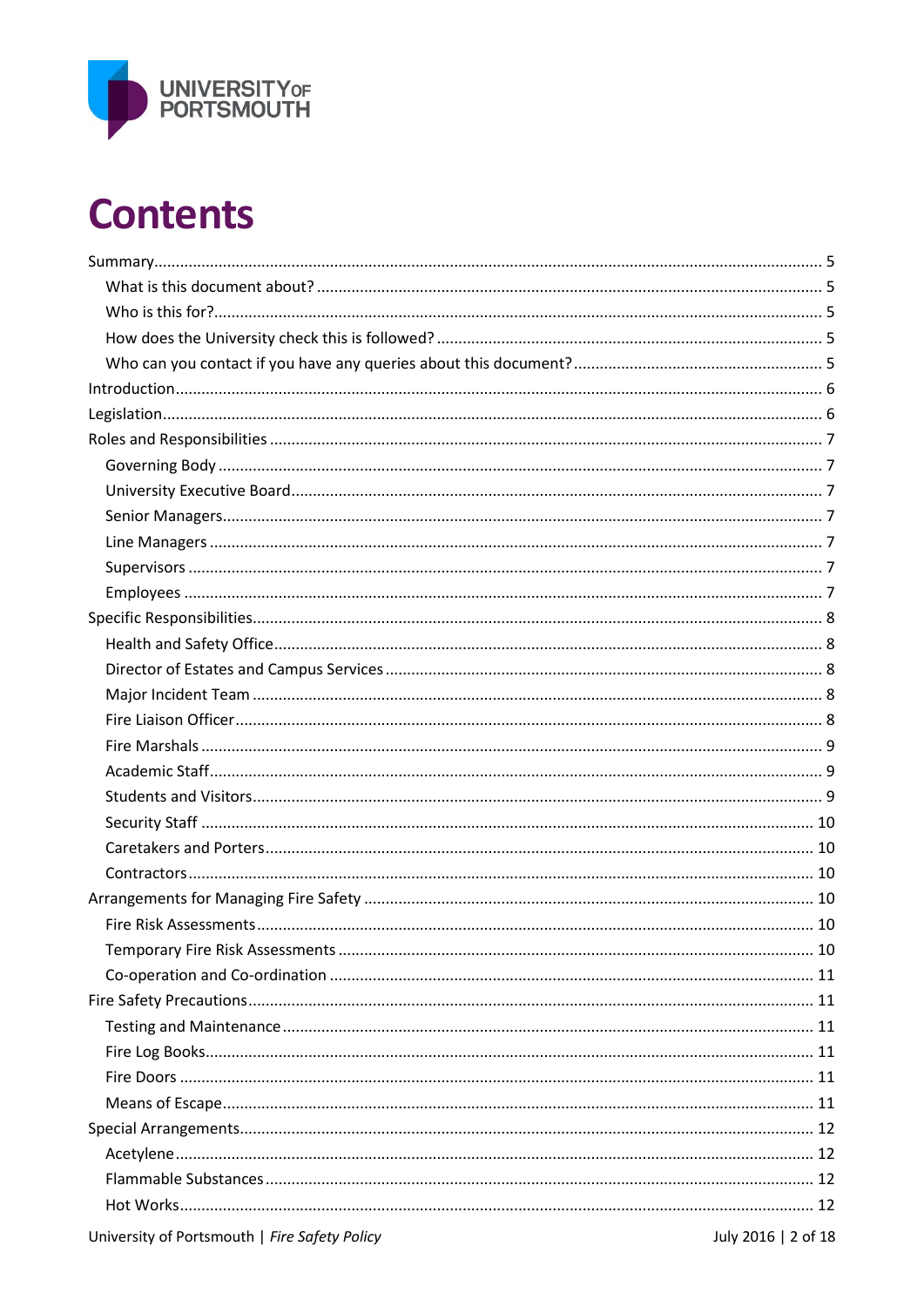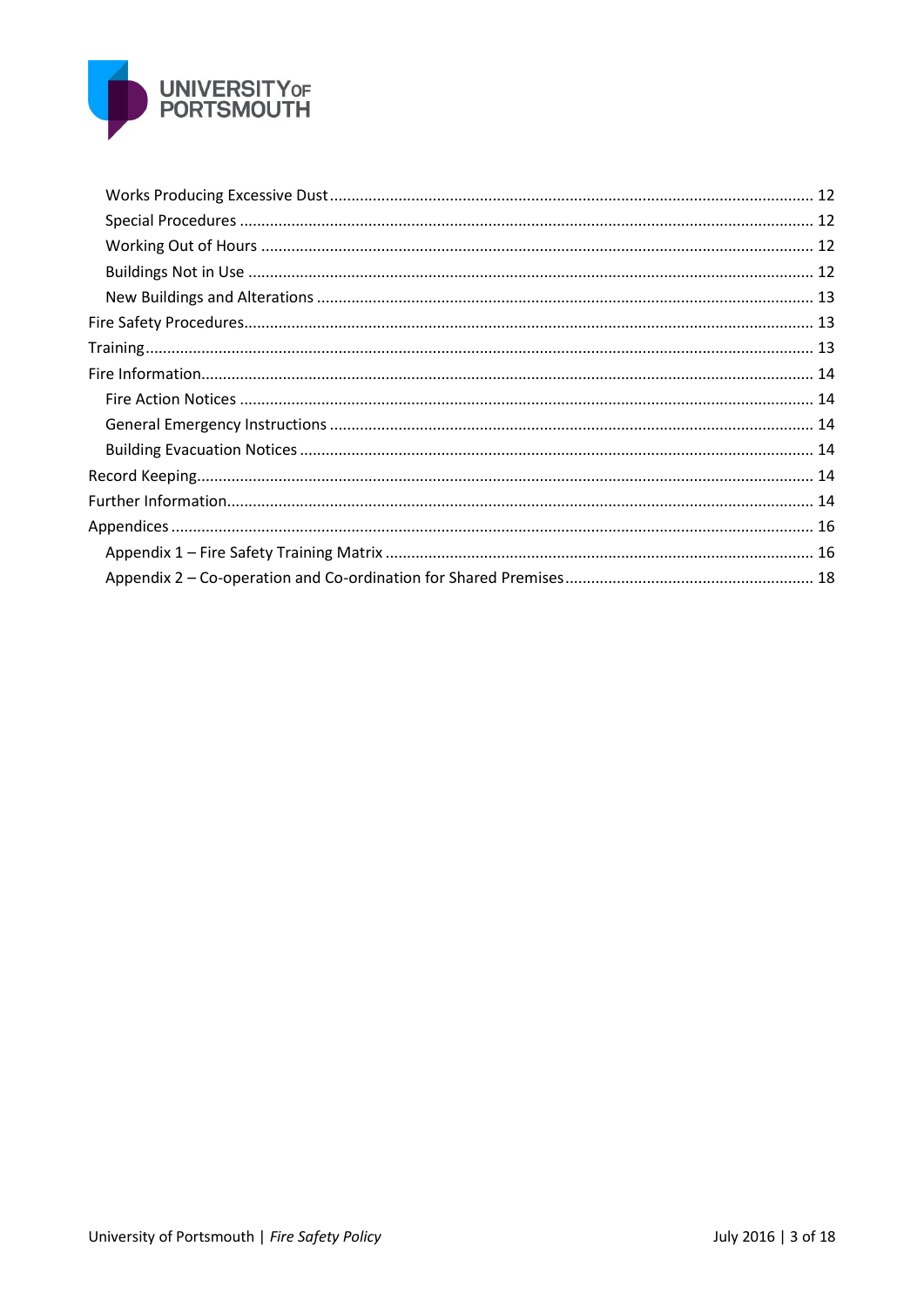

| <b>Document title</b>                                                                                                                           |           |            |  |  |
|-------------------------------------------------------------------------------------------------------------------------------------------------|-----------|------------|--|--|
| <b>Fire Safety Policy</b>                                                                                                                       |           |            |  |  |
| <b>Document author and department</b>                                                                                                           |           |            |  |  |
| Laura Sayers, Health and Safety                                                                                                                 |           |            |  |  |
| <b>Approving body</b>                                                                                                                           |           |            |  |  |
| University Health and Safety Committee                                                                                                          |           |            |  |  |
| Date of approval                                                                                                                                |           |            |  |  |
| 6 July 2016, Min 15.27.02                                                                                                                       |           |            |  |  |
| <b>Review date</b>                                                                                                                              |           |            |  |  |
| <b>July 2019</b>                                                                                                                                |           |            |  |  |
| <b>Edition no.</b>                                                                                                                              |           |            |  |  |
| 2                                                                                                                                               |           |            |  |  |
| <b>ID Code</b>                                                                                                                                  |           |            |  |  |
| <b>HAS005</b>                                                                                                                                   |           |            |  |  |
| Date of effect                                                                                                                                  |           |            |  |  |
| 6 July 2016                                                                                                                                     |           |            |  |  |
| EITHER For public access online (internet)?                                                                                                     |           |            |  |  |
|                                                                                                                                                 |           | <b>YES</b> |  |  |
|                                                                                                                                                 |           |            |  |  |
| OR For staff access only (intranet)?                                                                                                            |           |            |  |  |
|                                                                                                                                                 | <b>NO</b> |            |  |  |
| External queries relating to the document to be referred in the first instance to the Health and Safety<br>team: email hsservicedesk@port.ac.uk |           |            |  |  |
| If you need this document in an alternative format                                                                                              |           |            |  |  |

If you need this document in an alternative format, please email hsservicedesk@port.ac.uk

The latest version of this document is always to be found at:

http://www2.port.ac.uk/departments/services/corporategoverna nce/healthandsafety/firesafety/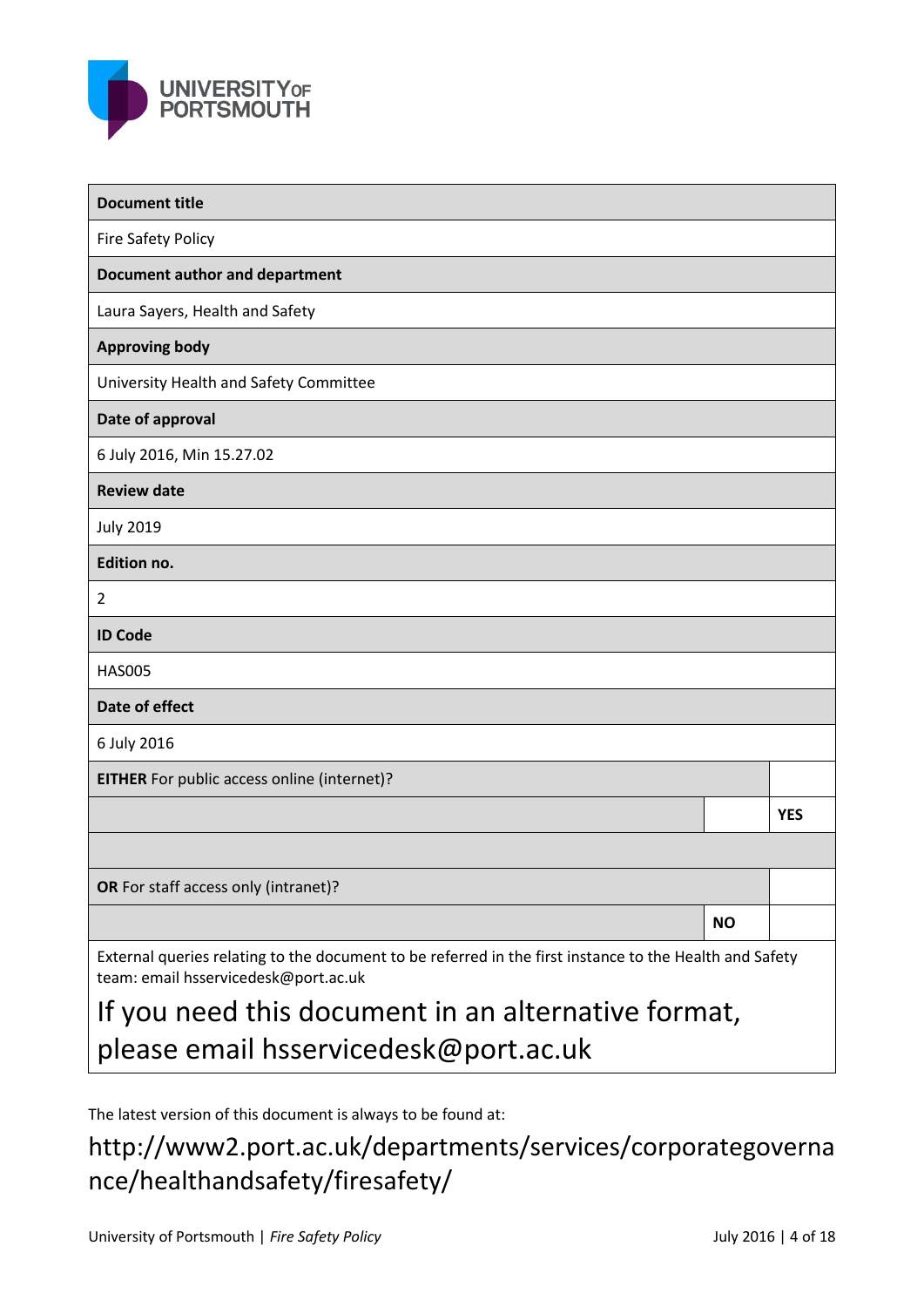

# **Summary**

### What is this document about?

The University is committed to providing a safe environment for its staff, students and visitors. Part of this responsibility is the provision and management of fire safety systems and procedures. This policy outlines the fire safety arrangements, procedures and responsibilities in place at the University.

## Who is this for?

All staff and students of the University, their visitors and contractors, have a statutory responsibility in ensuring compliance with the law and compliance with the fire safety provisions defined within this policy.

### How does the University check this is followed?

The Health & Safety Office will maintain an overview of the impact of the Policy and the University Health and Safety Committee and the Governors' Human Resources Committee will receive regular reports on fire safety management.

Fire Risk Assessments are carried out on all University buildings and reviewed periodically by the Health & Safety Office.

As part of the Fire Risk Assessment process, an audit of the pre-planned inspections and maintenance is carried out to ensure that all fire-fighting equipment is in safe and working order.

# Who can you contact if you have any queries about this document?

Any questions about this policy should be directed to the Health & Safety Office on extension 5536 and additional details are available on the [Health & Safety webpages.](http://www2.port.ac.uk/departments/services/corporategovernance/healthandsafety/firesafety/)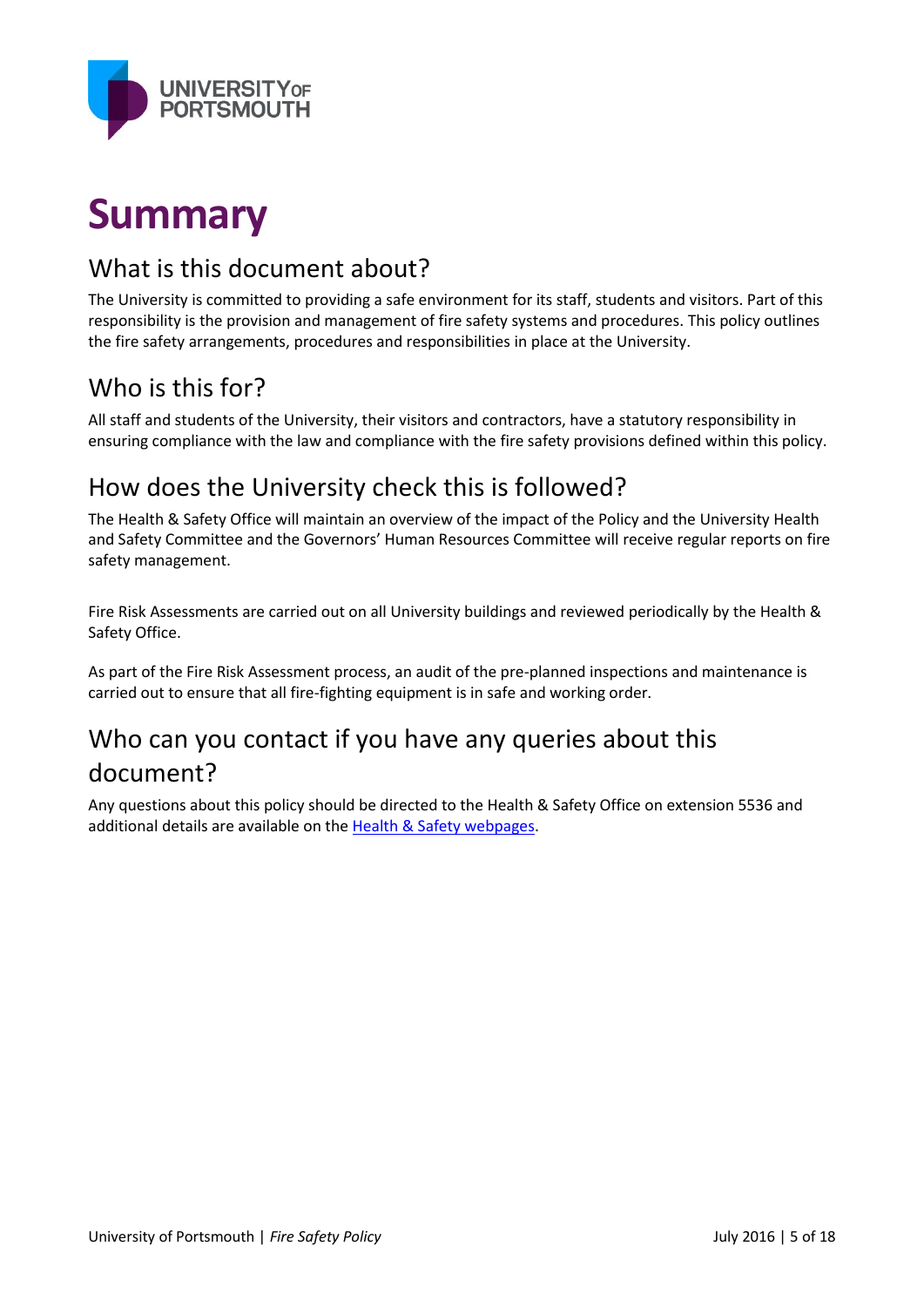

# **Introduction**

The University of Portsmouth actively seeks to create and maintain a working environment safe from the risks of fire, in compliance with legislation.

The University of Portsmouth will ensure, so far as is reasonably practicable, the health, safety and welfare with regard to fire, of all its employees, students and any other persons in University buildings. The University also acknowledges its responsibility to protect its buildings and assets from the threat of arson; the accidental outbreak of fire and the risk of serious disruption to the University.

# **Legislation**

The main pieces of legislation of specific relevance to Fire Safety are:

[Regulatory Reform \(Fire Safety\) Order 2005 \(RRFSO\)](http://www.legislation.gov.uk/uksi/2005/1541/contents/made)

The RRFSO places duties on "responsible persons", to the extent that they have control over premises, to:

- assess the risks posed by fire to the health and safety of their employees and to anyone else who may be affected by their activities; and
- to eliminate those risks, so far as reasonably practicable, or to otherwise reduce those risks to a tolerable level.
- The RRFSO applies not only to persons at work, but to all persons lawfully on the premises and those not on the premises that may be affected by fire on the premises.

[The Health & Safety at Work Act 1974 \(HSWA\)](http://www.legislation.gov.uk/ukpga/1974/37/contents)

Section 2.1 of the HSWA requires employers to ensure, so far as is reasonably practicable, the health, safety and welfare at work of all employees.

[The Management of Health & Safety at Work Regulations 1999 \(MHSW\)](http://www.legislation.gov.uk/uksi/1999/3242/contents/madehttp:/www.legislation.gov.uk/uksi/1999/3242/contents/made)

Section 3.1 of the MHSW Regulations requires "Every employer shall make suitable and sufficient assessment of:

- the risks to the health and safety of employees to which they are exposed whilst at work.
- the risks to ensure the health and safety of persons not in his employment arising out of or in connection with the conduct by him of his undertaking."

[Dangerous Substances and Explosive Atmospheres Regulations 2002 \(DSEAR\)](http://www.legislation.gov.uk/uksi/2002/2776/contents/made)

Dangerous substances can pose a risk of fire and explosion. DSEAR places duties on employers to protect people from risks to their safety from fires, explosions and similar events in the workplace, including members of the public who may be put at risk by work activity.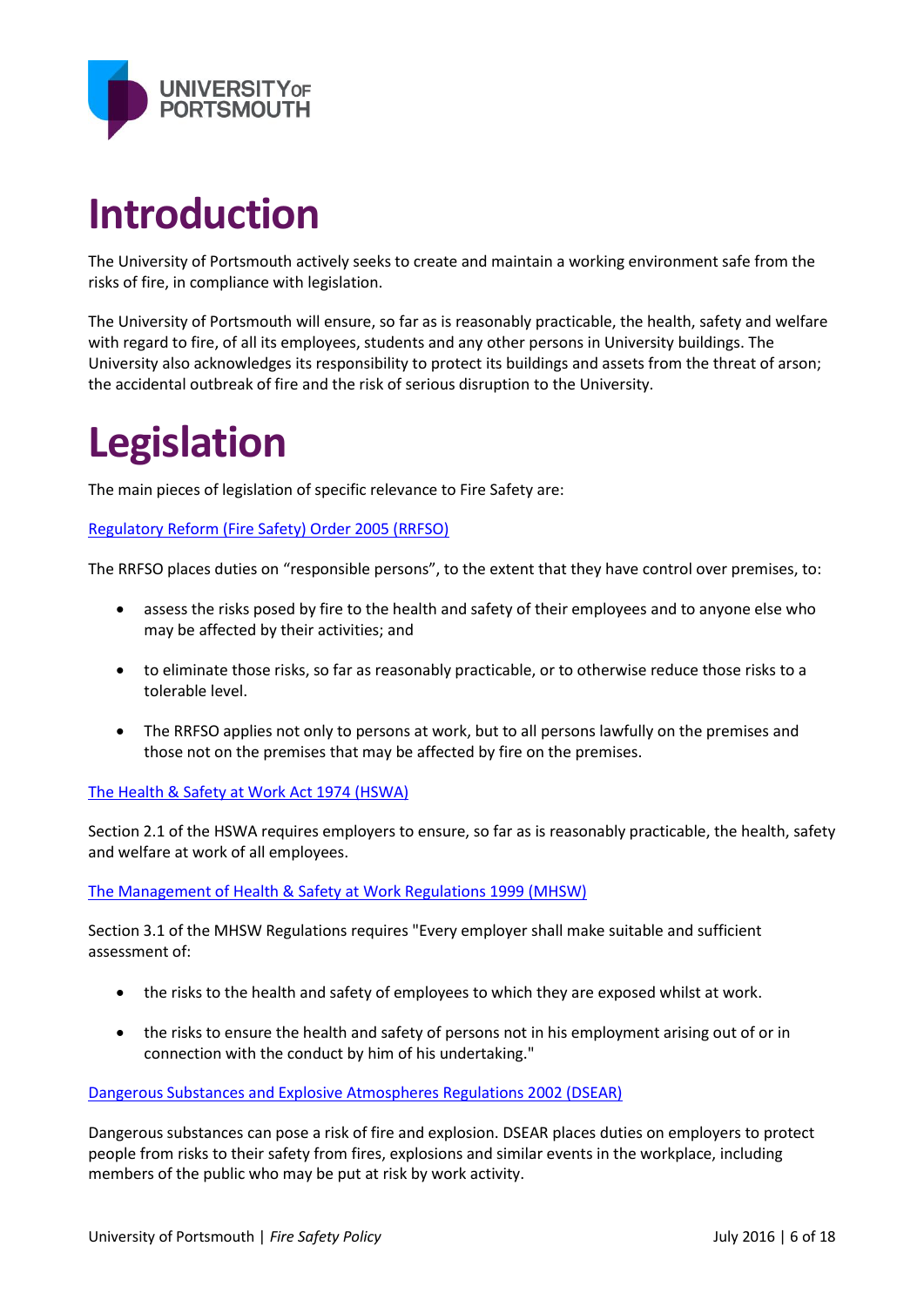

# **Roles and Responsibilities**

# Governing Body

The Governing Body has the overall accountability to ensure that the strategy for managing fire safety is in place and regularly monitored.

The Governing Body comprises the Board of Governors, the Chairman of the Board, the Vice-Chancellor and the Governors Human Resources Committee.

### University Executive Board

The University Executive Board holds the ownership of this policy and are responsible for communicating it across the University. This accountability cannot be delegated, however the operational aspects of the policy may be delegated.

The University Executive Board comprises of the Vice Chancellor, Pro-Vice Chancellors, Chief Operating Officer, Executive Director of Corporate Governance, Executive Deans of Faculties and Directors of Professional Services.

#### Senior Managers

Seniors Managers are responsible for implementing this policy and its arrangements, the management of risks to protect staff, students, visitors and contractors and assign the resources required.

Senior managers comprise of Associate Deans, Heads of Departments or equivalent and Heads of Professional Services.

#### Line Managers

Line managers are responsible for implementing this policy and its arrangements and monitoring and checking its effectiveness.

#### Supervisors

Supervisors are responsible for monitoring and checking the policy and arrangements are being followed.

### Employees

All employees should ensure that they are familiar with their fire escape routes and comply with the Fire Safety Policy and Procedures. Any short falls in fire precautions should be immediately reported to the Health & Safety Office.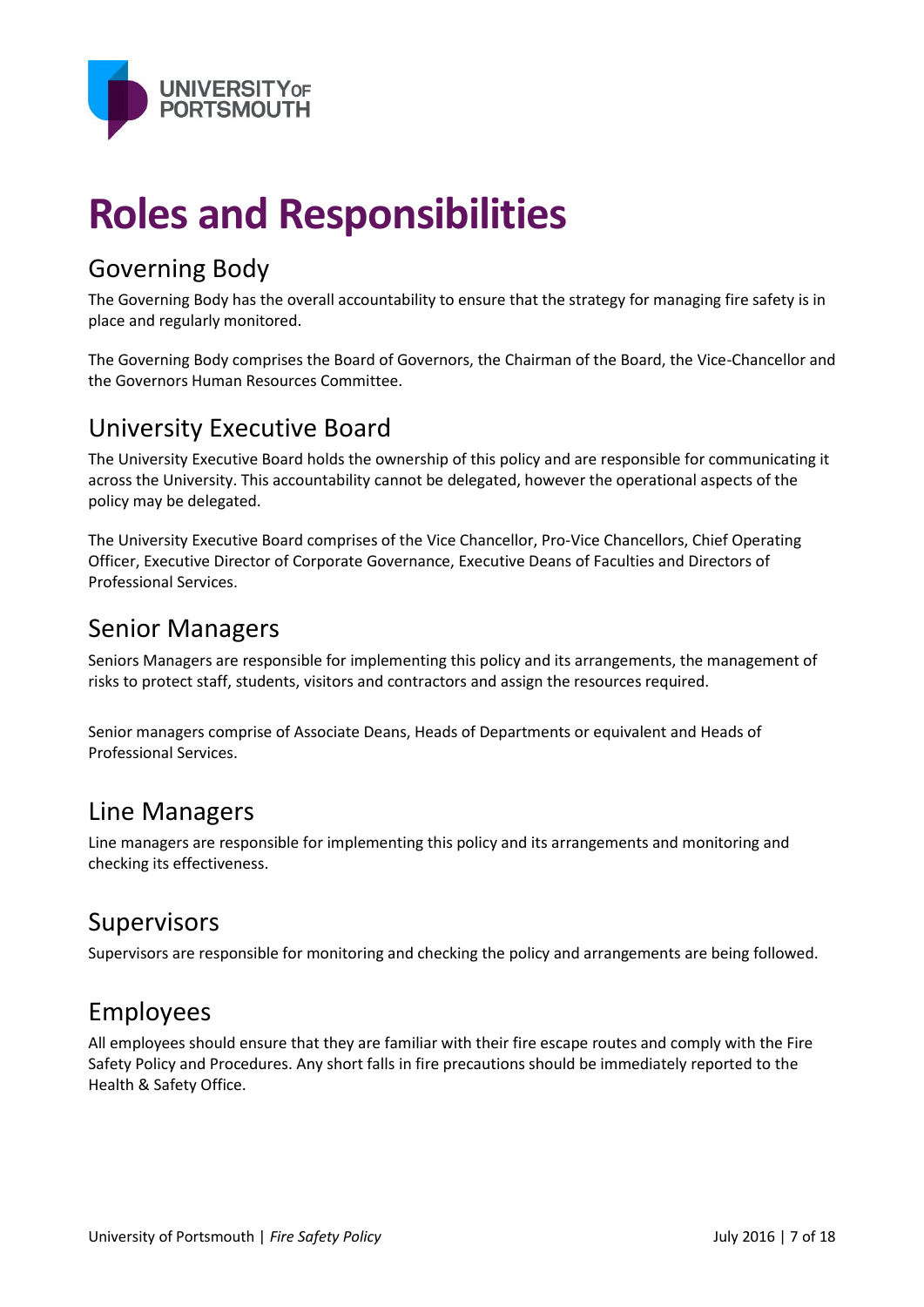

# **Specific Responsibilities**

### Health and Safety Office

The Health and Safety Office is responsible for:

- Conducting fire risk assessments on all University buildings and reviewing these periodically.
- Providing advice and training in relation to the Fire Safety Policy.
- Monitoring and auditing the requirements of the Fire Safety Policy.
- Investigating fire incidents and produce reports and take necessary actions.

### Director of Estates and Campus Services

The Director of Estates and Campus Services is responsible for the implementation of the Fire Safety Policy and Procedures where it applies to building structure in all University buildings.

## Major Incident Team

The major incident team will assume responsibility for initial incident control. The team will supervise any fire evacuation until Hampshire Fire and Rescue Service arrive to take control.

In the event of a serious situation, this will be in accordance with the [Major Incident Action Plan.](http://www.port.ac.uk/accesstoinformation/policies/directorate/filetodownload,191586,en.pdf)

### Fire Liaison Officer

Fire Liaison Officers will be appointed by the Heads of Departments or Head of Professional Services or equivalent in liaison with the Health and Safety Office to assist in the safe evacuation of all persons present in the buildings when the fire alarm sounds. Fire Liaison Officers will be trained in this role.

In the event of the fire alarm sounding, the Fire Liaison Officer will:

- Go to the front of the building.
- Report to and liaise with the major incident team (bronze).
- Receive verbal reports from the Fire Marshals as to the progress of the evacuation of the building, including the location of any person requiring assistance evacuating.
- Liaise with Estates and Campus Services staff, manning the fire panel for the building.
- Report to the Hampshire Fire and Rescue Service Officer in charge and advise:
	- The number and location of any persons left in the building
	- The location of the fire, if known
	- Any special hazards associated with the building
	- Names of key personnel with specialist knowledge
- Advise occupants when it is safe to re-enter the building.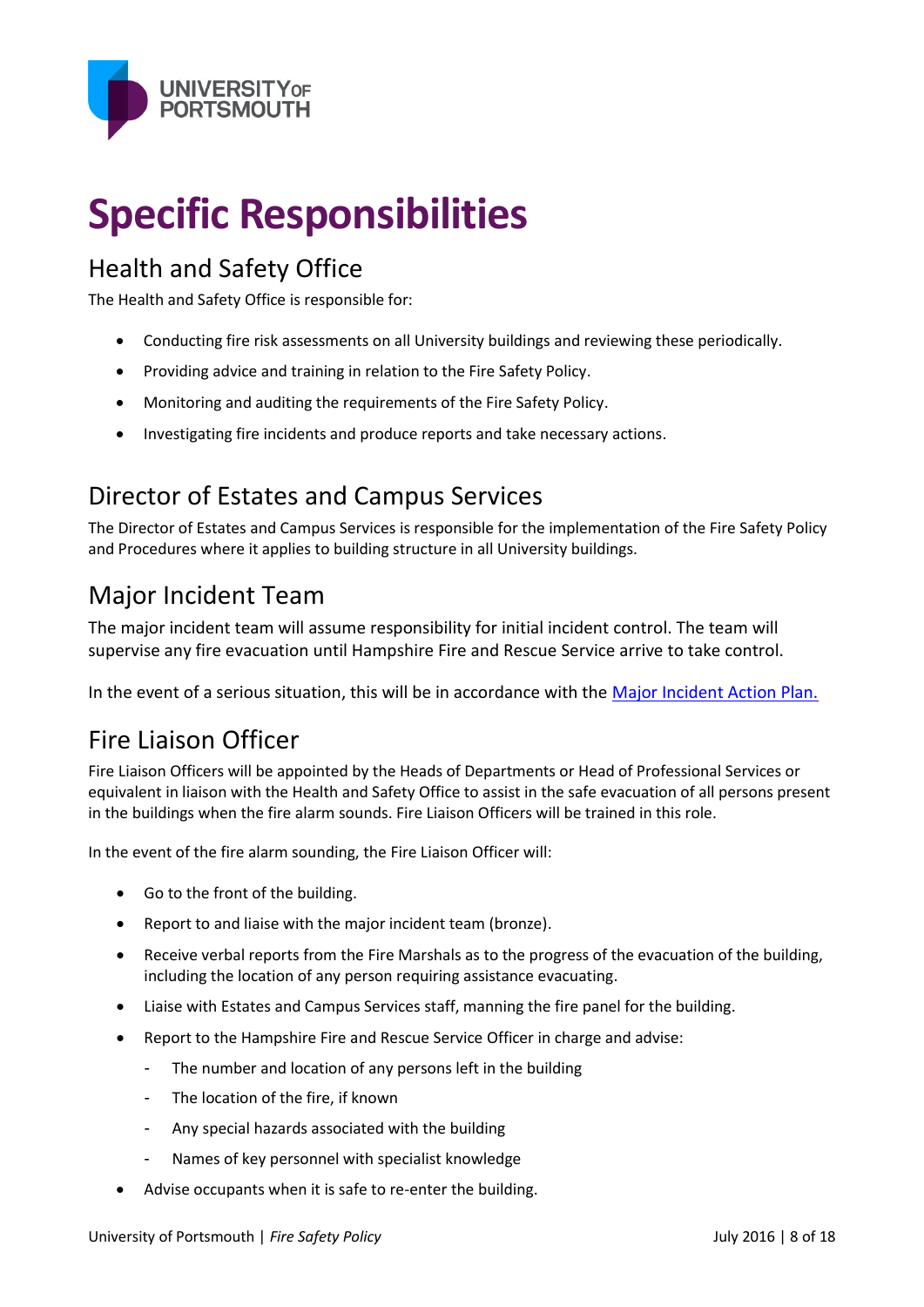

- Receive reports from Fire Marshals of any deficiencies on the fire system and report these to the Estates and Campus Services Helpdesk.
- Complete [a Fire Evacuation Record](http://www2.port.ac.uk/departments/services/corporategovernance/healthandsafety/firesafety/) form. This form should report any procedural difficulties, including non-compliance with the Fire Safety Policy and Procedures. Copies need to be sent to the Health and Safety Office and the Estates and Campus Services Helpdesk.

#### Fire Marshals

Fire Marshals will be appointed by the Heads of Departments and Heads of Professional Services or equivalent in liaison with the Health and Safety Office to assist in the safe evacuation of all persons present in the buildings when the fire alarm sounds. Fire Marshals will be trained in this role.

In the event of the fire alarm sounding, the Fire Marshal will:

- Clear their designated area of the building to ensure all persons evacuate.
- Close any doors behind them, to stop the spread of fire and smoke, where and if possible.
- Report to the Fire Liaison Officer at the front of the building:
	- As to the progress of evacuation of the building
	- If any areas were unable to be checked
	- The location of any persons left in the building
	- Any deficiencies on the fire system
- Stay at the assembly point or designated exit point, to be available to assist the Fire Liaison Officer, until instructed to return to the building.

### Academic Staff

Academic staff should be familiar with the fire safety and evacuation arrangements for every room in which they teach. In all teaching rooms and shared areas, Academic staff are responsible for the safety of the students in their charge. This must include advising them of the actions to be taken in the event of a fire, including actuation of the alarm, emergency exit routes and location of assembly points.

In the event of a fire Academic Staff will:

- Cease all classroom activities.
- Direct students to the nearest and safest exit/escape route and to their designated assembly point.
- If it is safe to do so, ensure all power and gas supplies directly involved in activities are turned off before closing the door as they leave the room.
- Once outside, Academic staff should assemble the class at the assembly point.
- Stay with students at the assembly point until instructed to return to the building.
- If any student refuses to leave the building, Academic staff should notify a Fire Marshal or the Fire Liaison Officer, who will in turn notify Security of their whereabouts.

#### Students and Visitors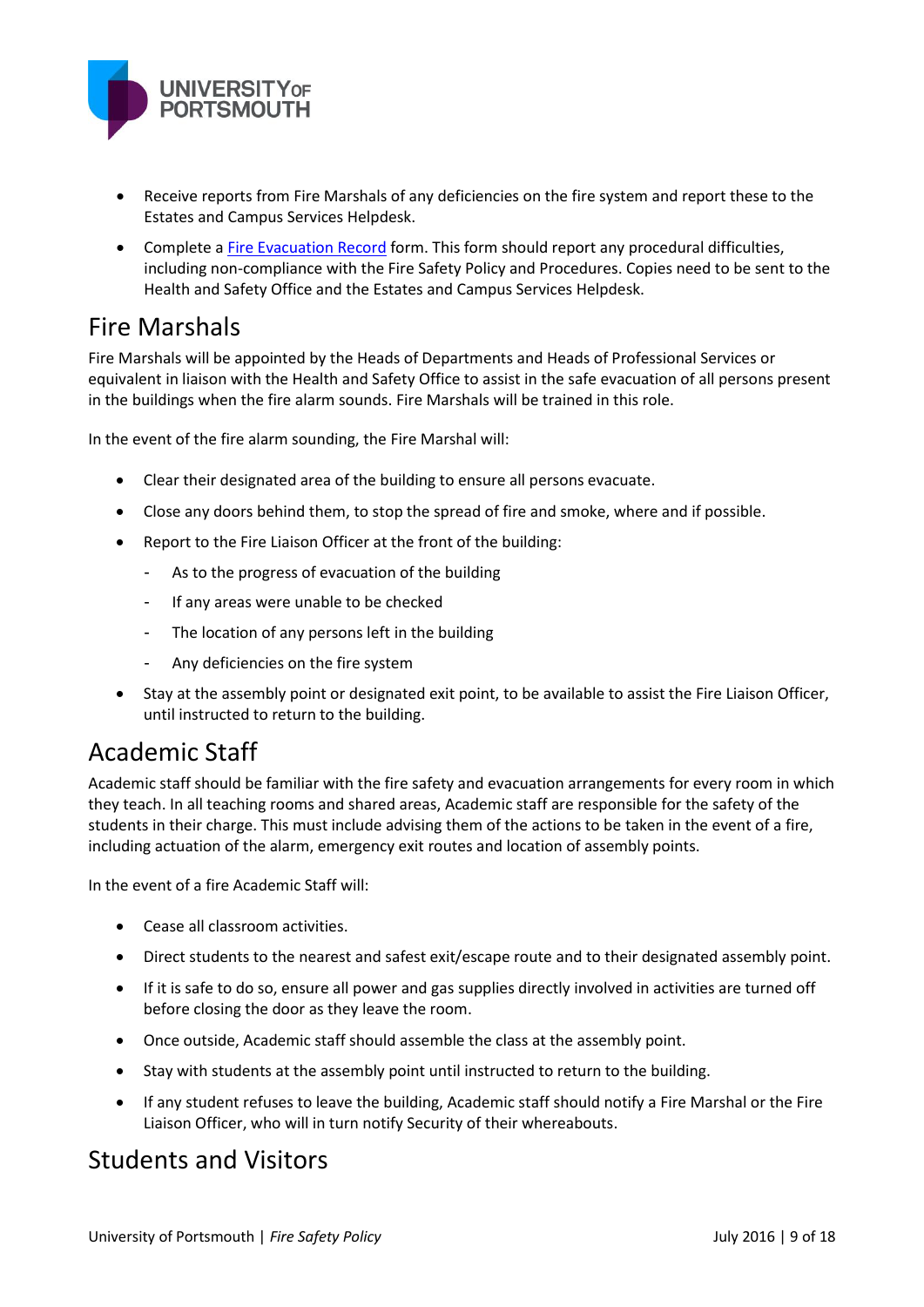

Students and visitors must comply with the Fire Safety Policy and Procedures. Students living in Halls of Residence must comply with any local fire safety arrangements.

# Security Staff

Security staff must be familiar with and comply with the Fire Safety Policy and Procedures.

In the event of a fire Security Staff will complete 'Search and Seek' procedures to:

- Ascertain where the fire is located and take appropriate actions.
- Locate any persons requiring assistance in evacuating the building and aid this evacuation. The use of an evacuation chair may be necessary.
- Complete the evacuation record in the fire log book, if not done by Estates and Campus Services staff in attendance.

#### Caretakers and Porters

Caretakers and Porters must be familiar with and comply with the Fire Safety Policy and Procedures.

In the event of a fire the Caretakers and Porters will:

- Operate the Fire Panel, if required.
- Assist the major incident team (bronze), Fire Liaison Officer and the Emergency Services as required.
- If necessary, remove the acetylene cylinder from the cage outside of Buckingham Building.
- Assist Security staff with 'Search and Seek' procedures to locate and rescue any person unable to evacuate the building.

#### Contractors

All contractors must comply with:

- the University Fire Safety Policy and Procedures.
- the [Estates Health, Safety and Environmental Guidelines for Contractors.](http://www2.port.ac.uk/intranet/healthandsafety/downloads/filetodownload,203427,en.pdf)

# **Arrangements for Managing Fire Safety**

### Fire Risk Assessments

The University has the legal requirement under the RRFSO 2005 to assess its workplaces to ensure that persons are not at risk of injury from the effects of a fire and smoke. Fire Risk Assessments will be carried out for each building. These will be reviewed periodically. This process will prioritise any management or building improvements necessary to comply with legislation, best practice and to maintain the fire strategy for each building.

### Temporary Fire Risk Assessments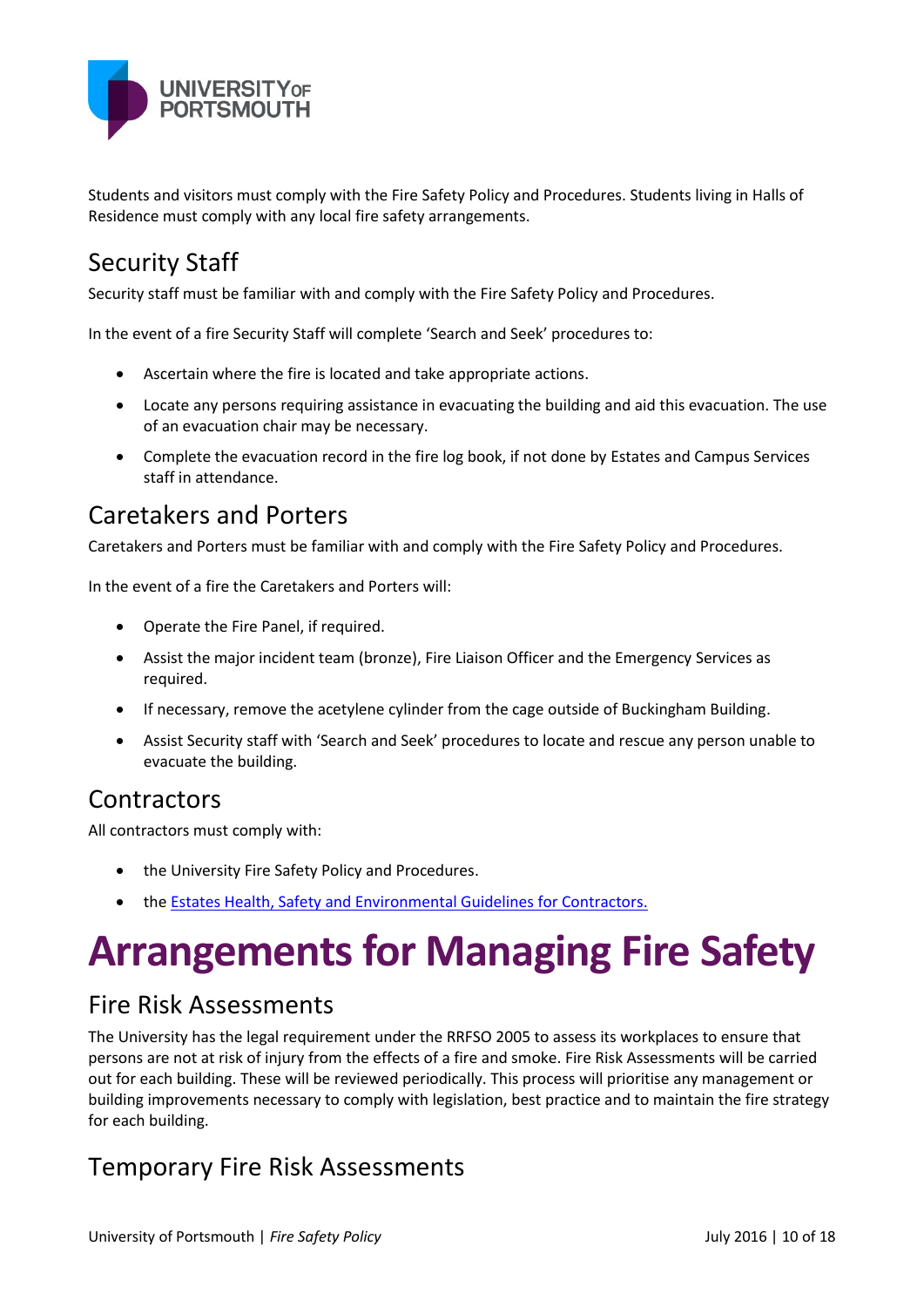

If a situation arises where the fire safety of a building is compromised, even for a short period of time, the Health & Safety Office or Estates and Campus Services Health & Safety compliance team will complete a Temporary Fire Risk Assessment to ensure adequate protective measures are in place in the interim.

## Co-operation and Co-ordination

The University will take all reasonable steps to co-ordinate the arrangements for managing fire safety, where premises are shared with other organisations. See [Appendix 2 for Co-operation and Co-ordination](#page-17-0)  [for shared premises.](#page-17-0)

# **Fire Safety Precautions**

The University has fire safety systems installed and fire protection measures throughout the buildings to protect all persons, buildings and their contents.

All fire safety equipment must be kept free from obstruction so they are readily available for use in an emergency. Portable fire extinguishers must not be removed or repositioned without consultation with the Health and Safety Office.

Any damage to equipment provided for fire safety purposes must be reported immediately to the University Health and Safety Office and the Estates and Campus Services Helpdesk.

## Testing and Maintenance

Fire safety equipment (detection, alarm systems, emergency lighting systems, fire extinguishers and signage) and fire protection measures (fire doors, means of escape and final exit doors) are subject to testing, inspection and maintenance to ensure they are in good working order, and all documentation kept in compliance with the University retention schedule.

## Fire Log Books

A Fire Log Book assists the University in complying with the Regulatory Reform (Fire Safety) Order 2005. The [Fire Log Book](http://www2.port.ac.uk/departments/services/corporategovernance/healthandsafety/firesafety/firelogbooks/) is the building record of maintenance and tests carried out on the University's fire protection systems. A Fire Log Book is kept and maintained for each University building.

### Fire Doors

Fire doors must be kept closed at all times (unless they are doors which automatically close when the alarm is sounded) to maintain compartmentation of the building and to prevent the spread of the fire, smoke and toxic fumes.

## Means of Escape

Corridors, stairways and landings are escape routes and as such must be kept clear at all times of anything that is likely to cause a fire, accident or to impede evacuation in an emergency.

Final exit doors must be kept clear at all times. Cars must not be parked in a way that blocks a final exit door from a building. This is a serious safety concern and disciplinary action will be taken against any member of staff, student or contractor.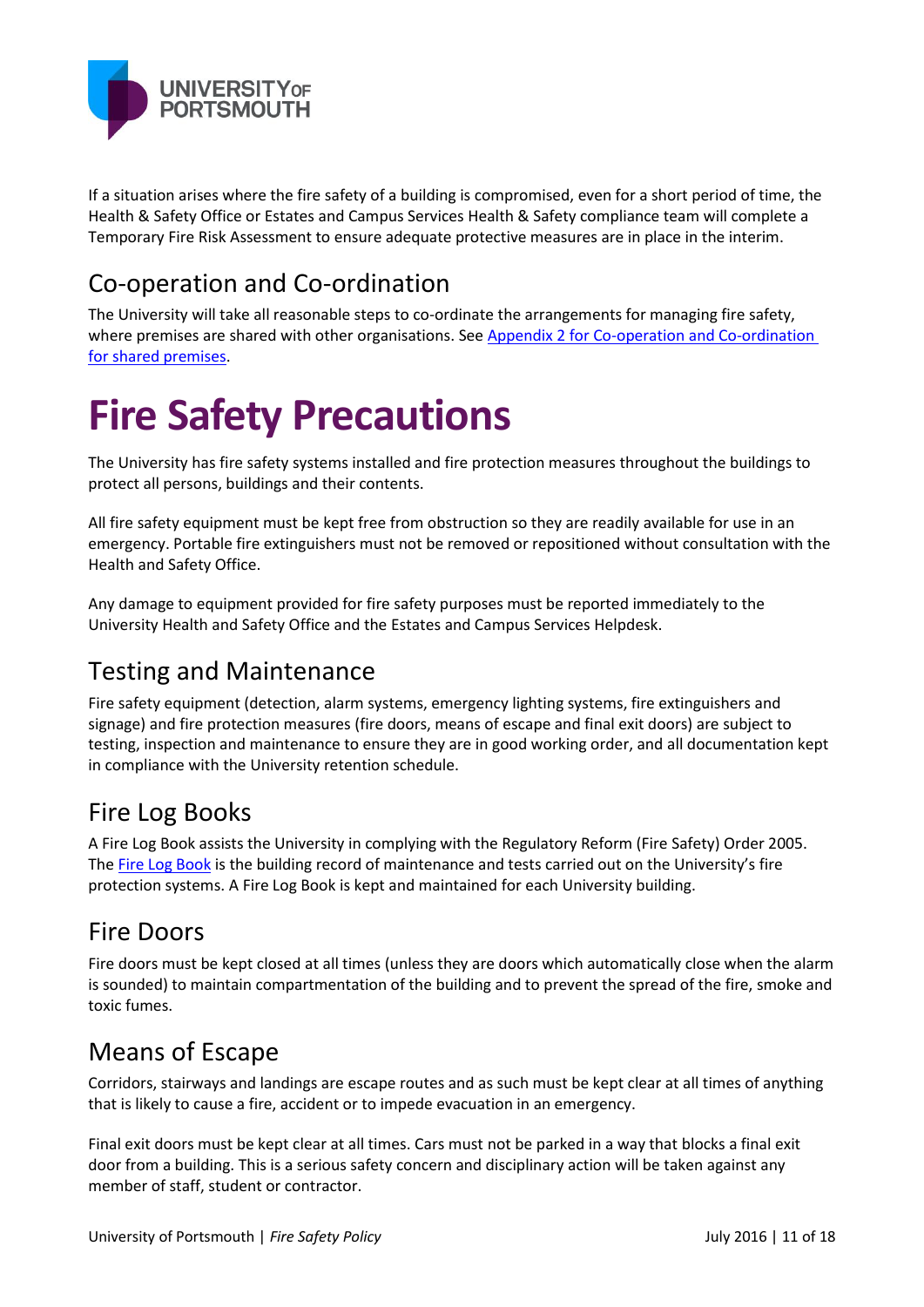

Disciplinary action against staff will be taken in accordance with the [University's Disciplinary procedure](http://policies.docstore.port.ac.uk/policy-048.pdf).

Disciplinary action against students will be taken in accordance with the Code of [Student Behaviour.](http://policies.docstore.port.ac.uk/policy-053.pdf)

Disciplinary action against contractors will be taken in accordance with the Estates and Campus Services contractor management procedure.

All University buildings will be visually inspected at the start of each working day by the caretakers.

Any issues with means of escape must be reported immediately to the Health and Safety Office, which will be forwarded to the Estates and Campus Service Helpdesk when applicable. Any issues that occur out of hours should be reported to Security.

# **Special Arrangements**

### Acetylene

The University does not store acetylene cylinders within its buildings. In a fire situation, acetylene cylinders are to be physically evacuated from the area by the Technical Staff and Caretakers.

## Flammable Substances

Hazardous materials must be stored, used and disposed of in accordance with all legal requirements and safe working practices. More information can be found on the relevant [Health and Safety Office web pages.](http://www2.port.ac.uk/departments/services/corporategovernance/healthandsafety/atoz/dsear/)

### Hot Works

All hot works must be carried out using the Estates and Campus Services Permit to Work Procedure.

### Works Producing Excessive Dust

Works that produce excessive dust could cause an accidental activation of the smoke detectors. This work should be carried out using the Estates and Campus Services Permit to Work Procedure.

### Special Procedures

In some situations there may be a need to have special procedures in place (e.g. gas isolation, experiments, shut downs etc). These procedures will be produced by the relevant department in liaison with the Health and Safety Office. The relevant department will ensure that members of staff have been trained or briefed on the procedures as appropriate.

## Working Out of Hours

Members of staff working out of hours should comply with the procedure outlined in the Out of Hours [Procedure.](http://www2.port.ac.uk/departments/services/corporategovernance/healthandsafety/atoz/outofhoursworking/filetodownload,176291,en.pdf)

### Buildings Not in Use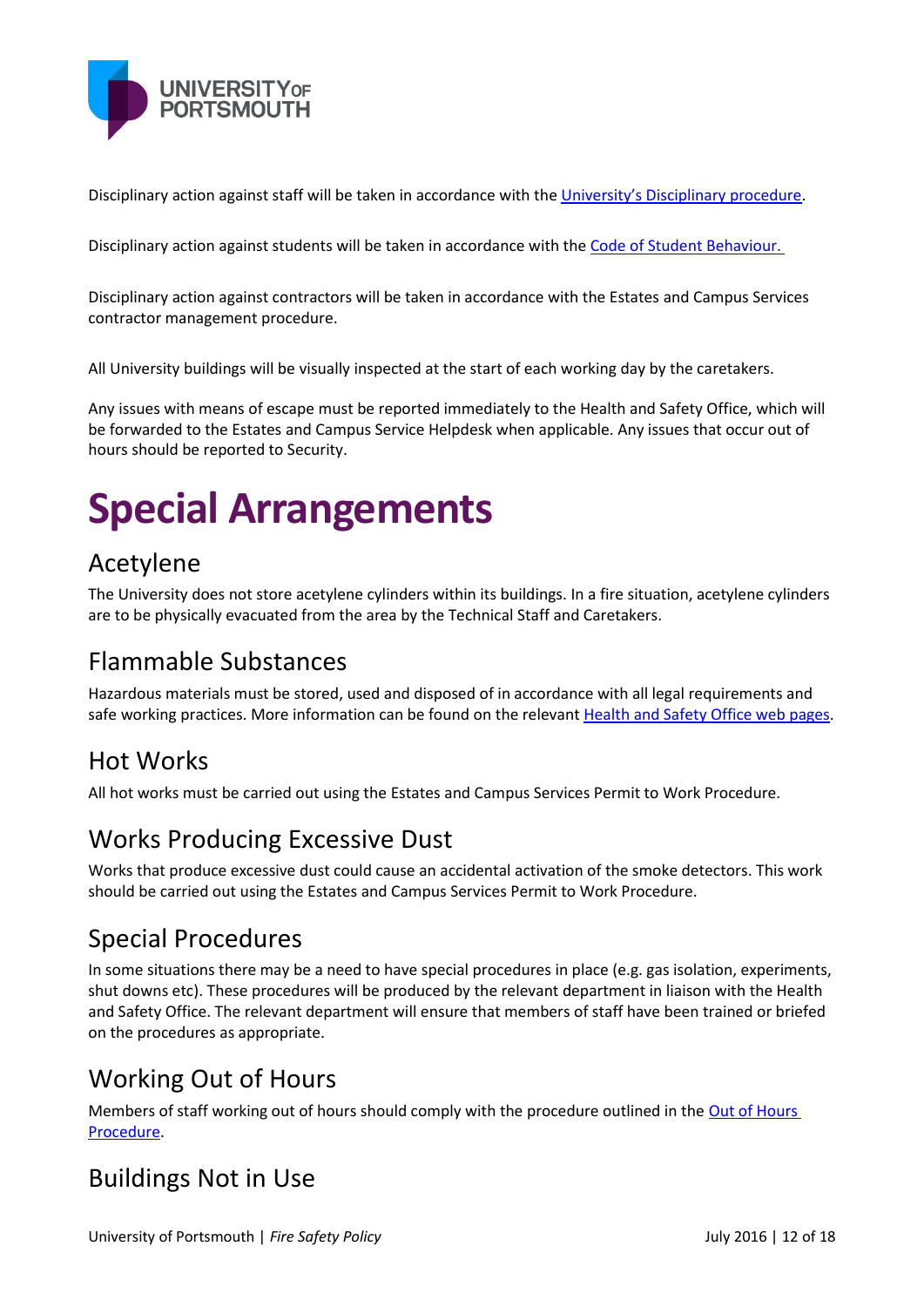

When a building is not in use for a prolonged period of time, it is 'mothballed'. The term mothballed refers to closing the building down in terms of use but needing to keep it in a good condition for future use. In 'mothballed' buildings, all fire safety equipment is still maintained in line with the normal inspection/testing schedule.

### New Buildings and Alterations

When new buildings or alterations are being planned the Director of Estates and Campus Services, in liaison with the Health and Safety Office, shall ensure that the requirements of fire safety legislation and recognised standards are considered and met throughout the project.

# **Fire Safety Procedures**

For the University's fire-related procedures please see:

[Technical Guidance Note FS05 Fire Drill Procedure](http://www.port.ac.uk/departments/services/humanresources/healthandsafety/downloads/filetodownload,195122,en.pdf)

[Technical Guidance Note FS06 Fire Evacuation Procedure](http://www.port.ac.uk/departments/services/humanresources/healthandsafety/downloads/filetodownload,195123,en.pdf)

[Technical Guidance Note FS07 Personal Emergency Evacuation Plan \(PEEP\) procedure for staff](http://www.port.ac.uk/departments/services/humanresources/healthandsafety/firesafety/peep/filetodownload,195124,en.pdf)

[Technical Guidance Note FS08 Personal Emergency Evacuation Plan \(PEEP\) procedure for students](http://www.port.ac.uk/departments/services/humanresources/healthandsafety/firesafety/peep/filetodownload,195125,en.pdf)

These procedures should be read, understood and complied with by all staff, students, visitors and contractors.

If any member of staff is found to be non-compliant with these procedures, disciplinary action may be taken, in accordance with the [University's Disciplinary](http://policies.docstore.port.ac.uk/policy-048.pdf) Procedure.

If any student is found to be non-compliant with these procedures, disciplinary action may be taken, in accordance with the [Code of Student Behaviour.](http://policies.docstore.port.ac.uk/policy-053.pdf)

If any contractor is found to be non-compliant with these procedures, disciplinary action against contractors will be taken in accordance with the Estates and Campus Services Contractor Management Procedure.

# **Training**

The University will provide fire safety training for all staff at the appropriate level. All new employees will receive a fire safety briefing as part of their [local induction plan.](http://www2.port.ac.uk/departments/services/humanresources/landdhomepage/landddownloads/filetodownload,201713,en.pdf)

All staff are required to complete the [fire safety e-learning training](http://www2.port.ac.uk/departments/services/corporategovernance/healthandsafety/training/fireawareness/) package provided by the Health & Safety Office. A refresher of this training should be carried out every 3 years or when circumstances change that require it i.e. change of location, alterations to the building/procedures that affect means of escape.

All staff with an identified fire safety role e.g. fire liaison officers, fire marshals, caretakers, porters and security staff, will receive sufficient training to ensure competency in their specific role. See Appendix 1 for [Training Matrix.](#page-15-0)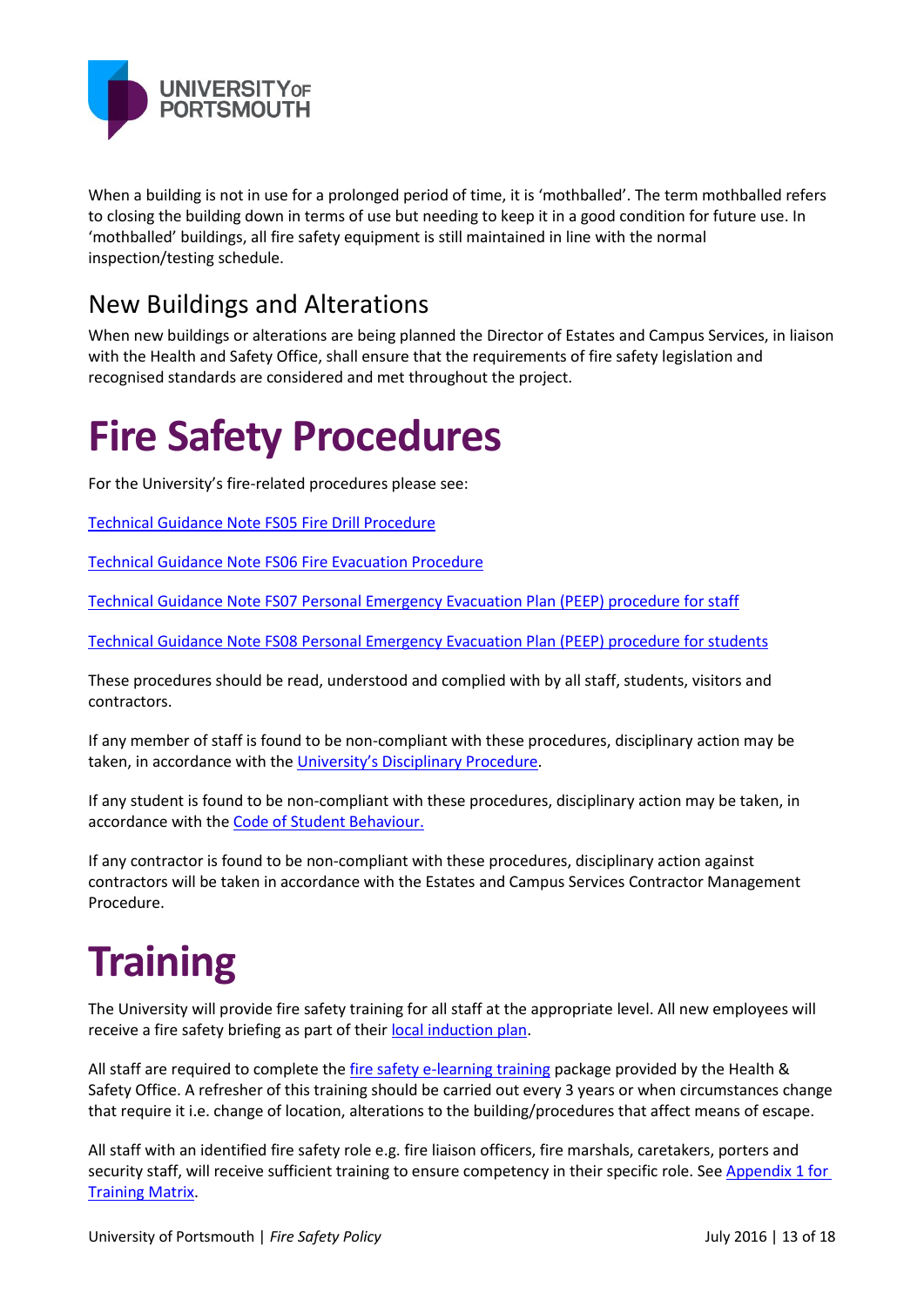

Training is organised through the Health and Safety Office, contac[t hstraining@port.ac.uk.](mailto:hstraining@port.ac.uk)

# **Fire Information**

# Fire Action Notices

Fire Action notices are posted throughout the University and can be found on exit routes, normally adjacent to fire alarm call points or portable fire equipment. These are available in other languages. If these are required, please contact the Health and Safety Office.

# General Emergency Instructions

[General Emergency Instructions](http://www2.port.ac.uk/departments/services/corporategovernance/healthandsafety/downloads/filetodownload,177576,en.pdf) for staff are posted throughout the University and cover fire safety and first aid procedures.

## Building Evacuation Notices

[Building Evacuation Notices](http://www2.port.ac.uk/departments/services/corporategovernance/healthandsafety/firesafety/firemaps/) combine the fire action notices with a building specific plan, highlighting escape routes and assembly points.

# **Record Keeping**

All fire incidents and near misses must be reported to the Health and Safety Office immediately by phone/email and a [HS1 form](http://www2.port.ac.uk/departments/services/corporategovernance/healthandsafety/downloads/filetodownload,166483,en.pdf) completed and sent to the Health and Safety Office. These are investigated and recorded on the University's HR System. The data collected is analysed by the Health and Safety Manager to identify trends and make recommendations. Appropriate reports are provided to the University Health and Safety Committee and University Board of Governors Committees.

All fire safety training is recorded on the University's HR System. Upon completion of fire marshal training the fire marshal's role will also be recorded on the University's HR system under "Offices Held". A refresher of this training should be carried out every 3 years or when circumstances change that require it i.e. change of location, alterations to the building/procedures that affect means of escape.

# **Further Information**

[Health & Safety Web Pages: Fire Safety](http://www.port.ac.uk/departments/services/humanresources/healthandsafety/firesafety/onlinefiretraining/)

Technical Guidance Note FS02 - [Emergency Instructions for Event Stewards](http://www.port.ac.uk/departments/services/humanresources/healthandsafety/firesafety/eventstewards/)

Technical Guidance Note FS03 - [Temporary Fire Risk Assessment](http://www.port.ac.uk/departments/services/humanresources/healthandsafety/firesafety/fireriskassessments/filetodownload,147573,en.docx)

[Technical Guidance Note FS05 Fire Drill Procedure](http://www.port.ac.uk/departments/services/humanresources/healthandsafety/downloads/filetodownload,195122,en.pdf)

[Technical Guidance Note FS06 Fire Evacuation Procedure](http://www.port.ac.uk/departments/services/humanresources/healthandsafety/downloads/filetodownload,195123,en.pdf)

[Technical Guidance Note FS07 Personal Emergency Evacuation Plan \(PEEP\) procedure for staff](http://www.port.ac.uk/departments/services/humanresources/healthandsafety/firesafety/peep/filetodownload,195124,en.pdf)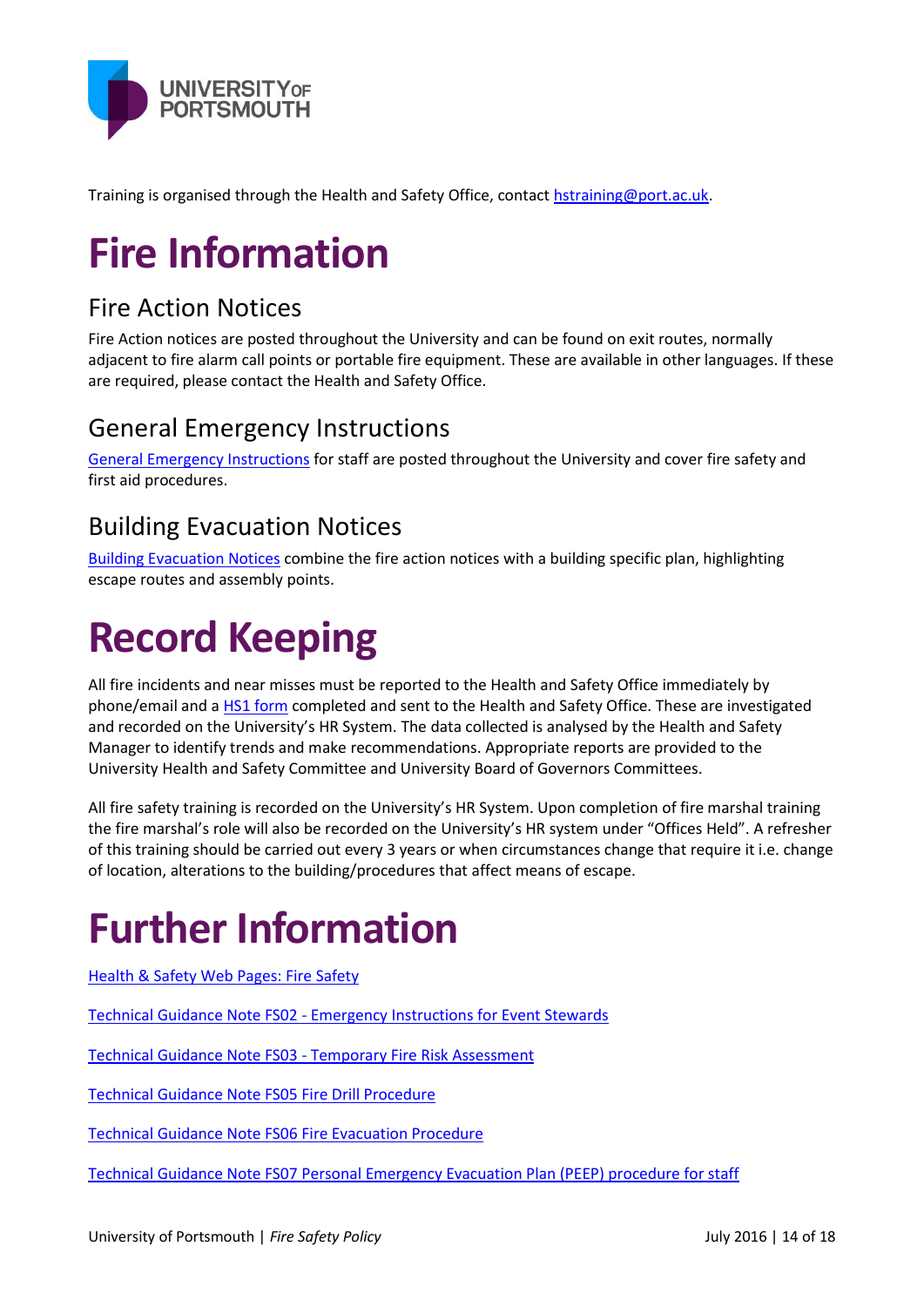

[Technical Guidance Note FS08 Personal Emergency Evacuation Plan \(PEEP\) procedure for students](http://www.port.ac.uk/departments/services/humanresources/healthandsafety/firesafety/peep/filetodownload,195125,en.pdf)

[Fire Evacuation Record](http://www.port.ac.uk/departments/services/humanresources/healthandsafety/downloads/filetodownload,165553,en.docx)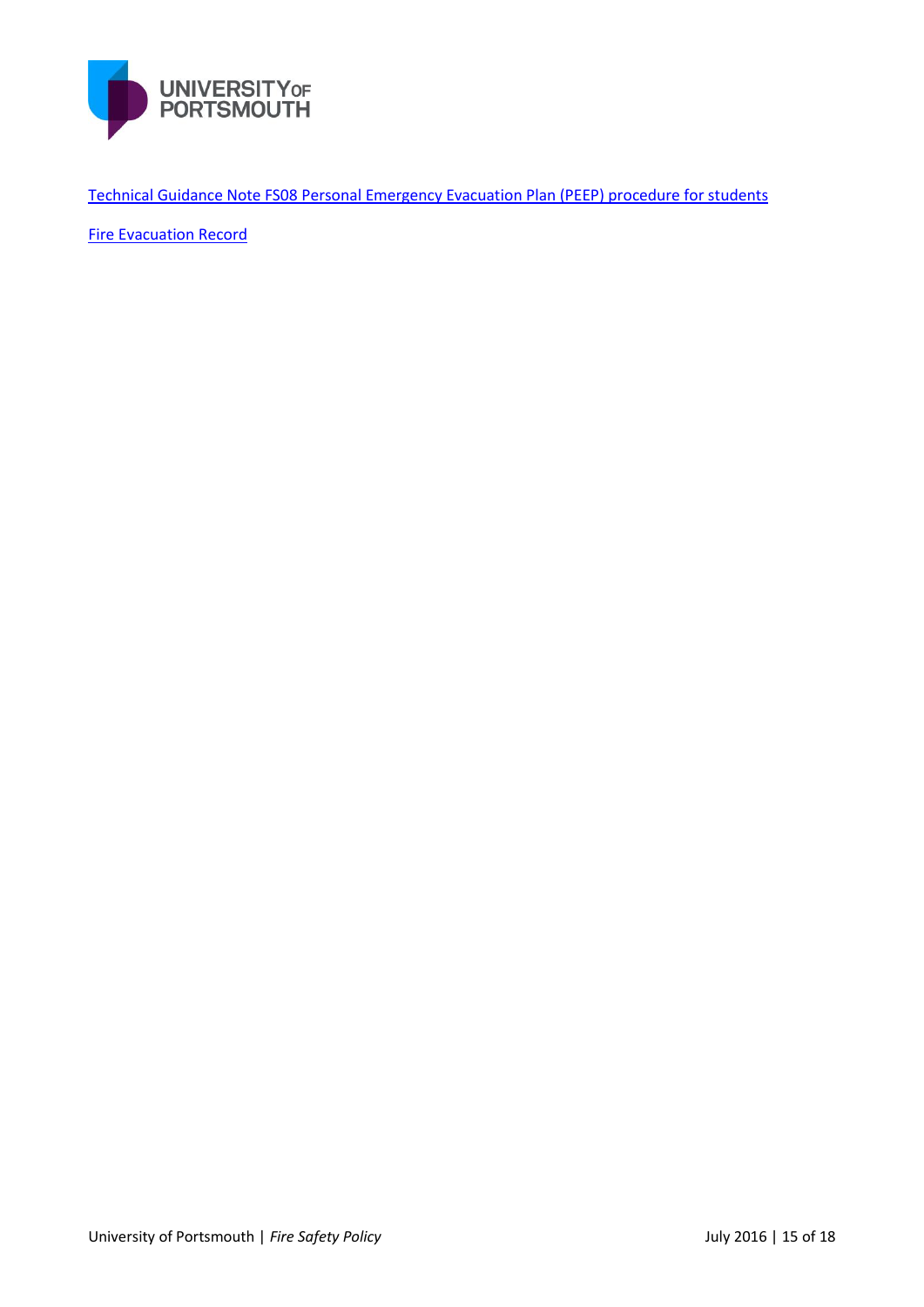

## Appendix 1 – Fire Safety Training Matrix

The University will provide fire safety training for all staff at the appropriate level. This appendix identifies the specific fire safety training requirements for specific roles within the University.

<span id="page-15-0"></span>

| Fir                                                              | <b>Training</b>                           |                               |                                      |                                    |                                  |                                   |                                                        |                                          |
|------------------------------------------------------------------|-------------------------------------------|-------------------------------|--------------------------------------|------------------------------------|----------------------------------|-----------------------------------|--------------------------------------------------------|------------------------------------------|
|                                                                  | <b>Incident Control</b><br><b>Officer</b> | <b>Fire</b><br><b>Marshal</b> | <b>On-line Fire</b><br><b>Safety</b> | <b>Fire</b><br><b>Extinguisher</b> | <b>Search and</b><br><b>Seek</b> | <b>Evacuation</b><br><b>Chair</b> | <b>Acetylene</b><br><b>Cylinder</b><br><b>Handling</b> | <b>NEBOSH</b><br><b>Fire Certificate</b> |
| <b>Security</b><br><b>Manager</b>                                | Yes<br>Compulsory                         | Yes                           | Yes<br>Compulsory                    | Yes                                | Yes                              | Yes                               | Yes                                                    | Recommended                              |
| <b>Fire Liaison</b><br><b>Officer</b>                            | <b>No</b>                                 | Yes<br>Compulsory             | Yes<br>Compulsory                    | <b>No</b>                          | <b>No</b>                        | <b>No</b>                         | <b>No</b>                                              | Recommended                              |
| <b>Fire Marshal</b>                                              | No                                        | Yes<br>Compulsory             | Yes<br>Compulsory                    | No                                 | <b>No</b>                        | No                                | No                                                     | No                                       |
| <b>Caretaker</b>                                                 | No                                        | Recommended                   | Yes<br>Compulsory                    | Yes<br>Compulsory                  | Yes<br>Compulsory                | Yes<br>Compulsory                 | Yes<br>Compulsory                                      | No                                       |
| <b>Hall Porter</b>                                               | <b>No</b>                                 | Recommended                   | Yes<br>Compulsory                    | Yes<br>Compulsory                  | Yes<br>Compulsory                | Yes<br>Compulsory                 | <b>No</b>                                              | No                                       |
| <b>Security Staff</b>                                            | <b>No</b>                                 | Recommended                   | <b>No</b>                            | Yes<br>Compulsory                  | Yes<br>Compulsory                | Yes<br>Compulsory                 | Yes<br>Recommended                                     | No                                       |
| <b>Manager</b><br>(with<br><b>Fire Safety</b><br>responsibility) | <b>No</b>                                 | Recommended                   | Yes<br>Compulsory                    | <b>No</b>                          | <b>No</b>                        | <b>No</b>                         | No                                                     | Recommended                              |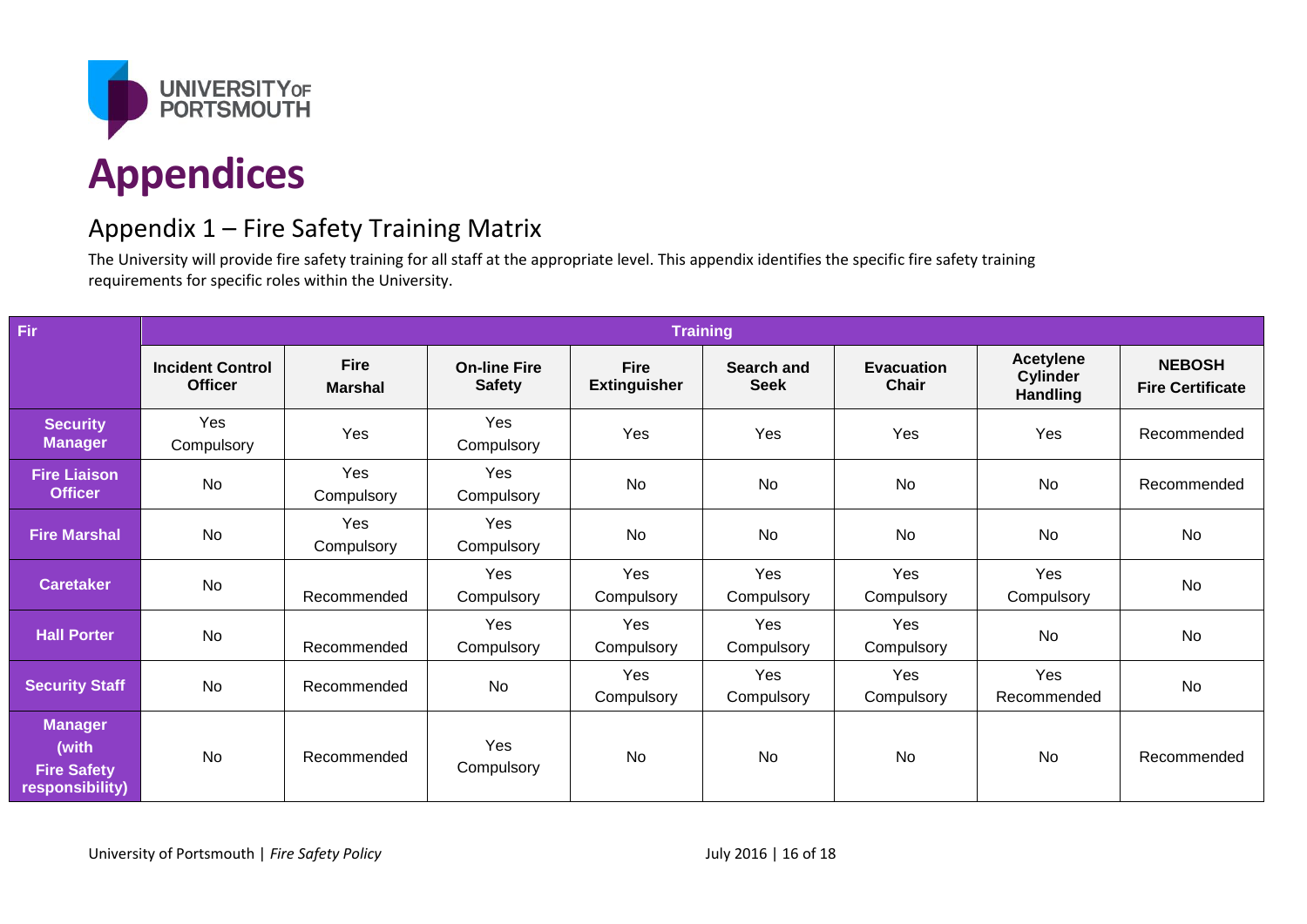

| <b>Technician</b>                                         | No | Recommended<br>for certain roles <sup>1</sup> | Yes<br>Compulsory | Recommended<br>for certain<br>roles <sup>1</sup> | No | No | Compulsory for<br>certain<br>roles <sup>1</sup> | Recommended |
|-----------------------------------------------------------|----|-----------------------------------------------|-------------------|--------------------------------------------------|----|----|-------------------------------------------------|-------------|
| <b>Health and</b><br><b>Safety</b><br><b>Co-ordinator</b> | No | No                                            | Yes<br>Compulsory | No                                               | No | No | No                                              | Recommended |
| <b>All Staff</b>                                          | No | Optional                                      | Yes<br>Compulsory | No                                               | No | No | No                                              | <b>No</b>   |

Footnotes:

<sup>1</sup> Roles to be identified by Department Managers in conjunction with Health and Safety Office.